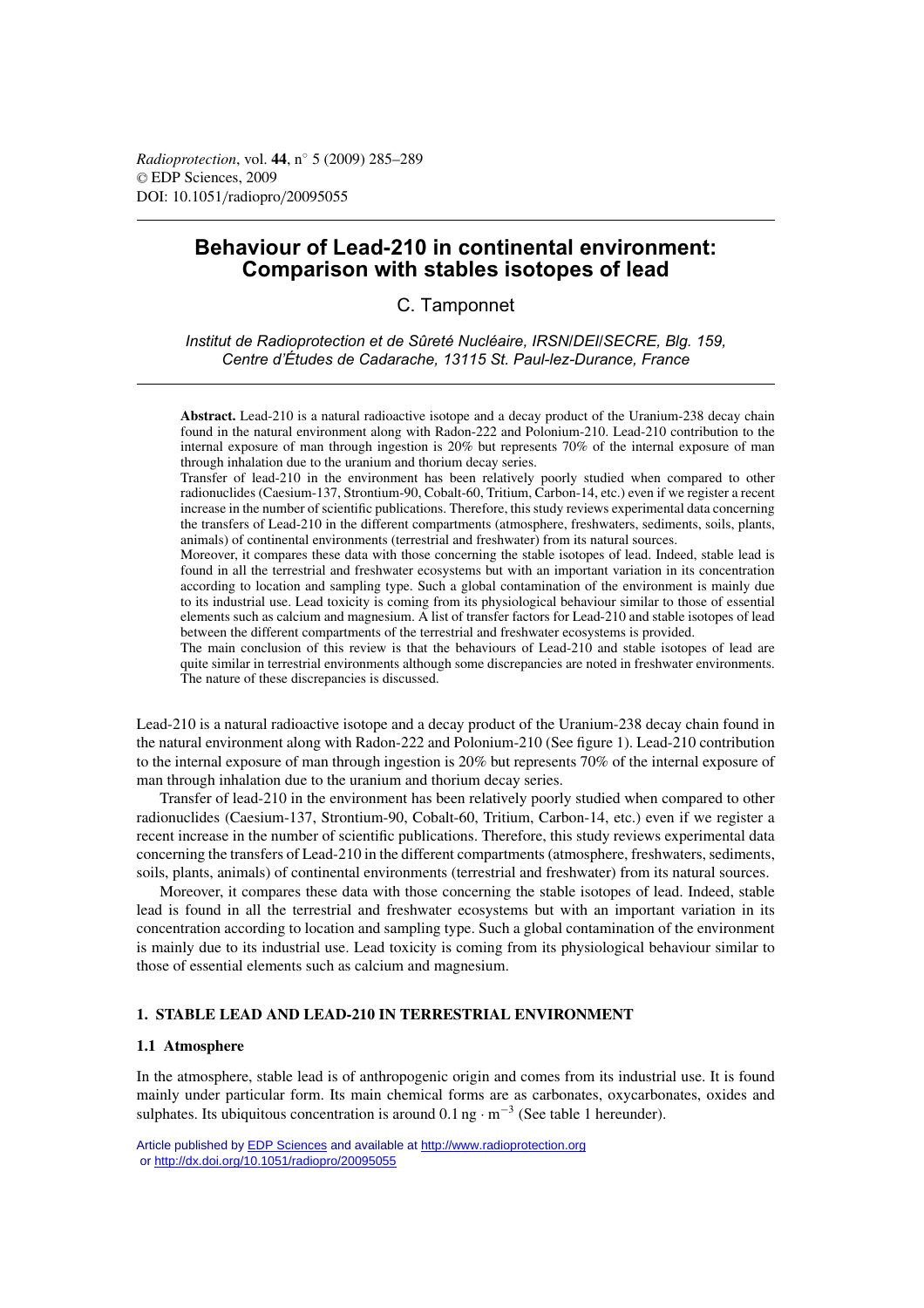

Figure 1. Uranium 238 natural radioactive series.

**Table 1.** Concentration of stable and radioactive Lead in atmosphere.

|                    | Values | Unit                       | <b>Reference</b> |
|--------------------|--------|----------------------------|------------------|
| <b>Stable Lead</b> |        | $ne \cdot m^{-3}$          |                  |
| <b>Lead-210</b>    | 500    | $\mu$ Bq · m <sup>-3</sup> |                  |

There is no real anthropogenic source of Lead-210. Its presence in the atmosphere comes from the release of Radon-222 under gaseous form from Radium-226 located in the lithosphere. But according to [2], this release can be enhanced by the various mining activities. Its ubiquitous concentration is around 500 mBq · <sup>m</sup>−<sup>3</sup> (see table 1 here above).

### **1.2 Soils**

Stable lead in soils can have a natural (coming from background rocks) and/or anthropogenic (contamination by human activity) origin. Because of its low mobility, it tends to accumulate in soils.

Lead-210 in soil is of natural origin. It may deposit from the atmosphere and/or comes from the transformation of Radon-222 kept in the soil.

From data obtained (See table 2 hereunder), it seems that partition coefficients  $(K_D)$  are identical whatever the isotope of lead concerned (either stable or radioactive).

# **1.3 Plants**

Lead (stable and/or radioactive) may contaminate plants either via foliar transfer or via root uptake. But foliar transfer seems quite marginal because of the low penetration of lead through leaves (effects of cuticular membranes). Therefore, available data focus on root transfer.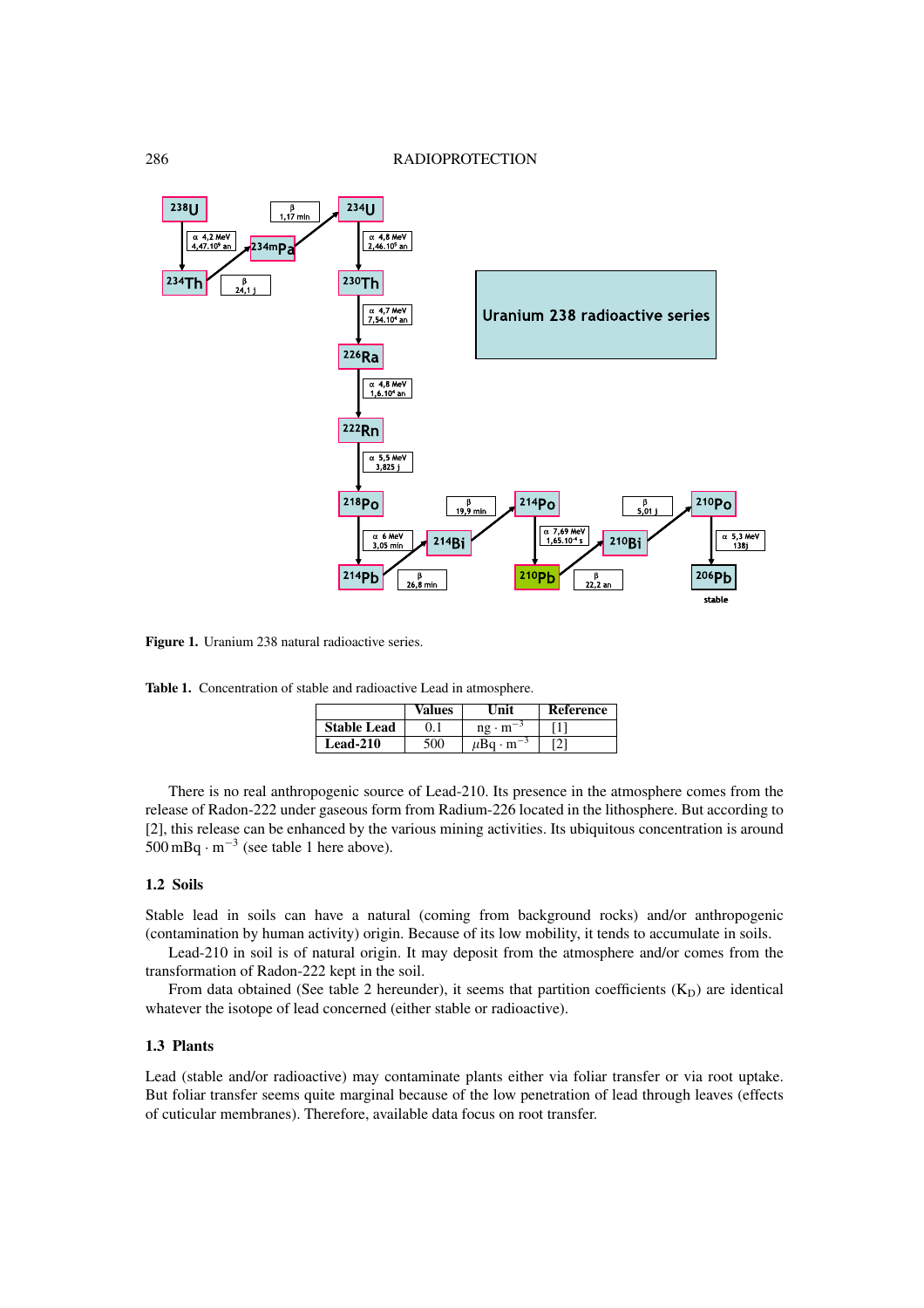### ECORAD 2008 287

|                    | Type of soils | <i>Values</i>                        | Unit                     | Reference |
|--------------------|---------------|--------------------------------------|--------------------------|-----------|
| <b>Stable Lead</b> | Sandy soils   | 20                                   | $1 \cdot \text{kg}^{-1}$ | [3]       |
|                    | Organic soil  | $910^3$                              | $1 \cdot \text{kg}^{-1}$ | [3]       |
| $Leaf-210$         | Sandy soils   | $2.710^2$ (2.7–2.7 10 <sup>4</sup> ) | $1 \cdot \text{kg}^{-1}$ | [4]       |
|                    | Organic soils | $2.210^4$ (8.1 $10^3$ –6.0 $10^4$ )  | $1 \cdot \text{kg}^{-1}$ | [4]       |

**Table 2.** Soil-soil solution partition coefficient for stable and radioactive Lead.

Soil-Plant transfer Factors seem to be in the same range for both stable and radioactive lead (See Table 3 hereunder).

**Table 3.** Soil-plant transfer factor for stable and radioactive Lead.

|                    | <b>Plant</b> types | Values              | Unit | Reference         |
|--------------------|--------------------|---------------------|------|-------------------|
| <b>Stable Lead</b> | Cereals            | $2.30(0.89 - 5.53)$ |      | [5]               |
|                    | Fruit Vegetable    | $510^{-3}$          |      | [5]               |
|                    | Root Vegetable     | $2.10^{-2}$         |      | $\lceil 5 \rceil$ |
|                    | Leaf Vegetable     | $610^{-2}$          |      | [5]               |
| Lead-210           | Cereals            | $4.710^{-3}$        |      | [6]               |
|                    | Fruit Vegetable    | $2.10^{-3}$         |      | [7]               |
|                    | Root Vegetable     | $2.10^{-2}$         |      | [6]               |
|                    | Leaf Vegetable     | $110^{-2}$          |      | [8]               |

# **2. STABLE LEAD AND LEAD-210 IN AQUATIC ENVIRONMENT**

# **2.1 Waters**

Lead is mainly found in freshwater as suspended particles. Its ubiquitous concentration in freshwaters is indicated in table 4 for both stable and radioactive isotopes.

|                    | Values   | Unit                | Reference |
|--------------------|----------|---------------------|-----------|
| <b>Stable Lead</b> | $1 - 10$ | $mg \cdot m^{-3}$   |           |
| Lead-210           | 10       | $mBq \cdot kg^{-1}$ | 21        |
|                    | 20       | $mBq \cdot kg^{-1}$ | 111       |

**Table 4.** Concentration of stable and radioactive Lead in freshwater.

Lead-210 is mainly found in freshwater under particular and dissolved forms, their respective proportion varying according to the river studied. For instance, 77% of Lead-210 is under dissolved form in the Ottawa River (Canada, [9]) although 85% of Lead-210 is under particular form in the Rhone River (France, [10]).

### **2.2 Suspended solids**

A study from Benoit on the partition of heavy metals between freshwater and matter in suspension [12], demonstrated that stable lead and Lead-210 behave differently in the studied freshwaters. Indeed, while the slope of log  $(K_D)/log$  (Total suspended solids) is the same for stable lead and Lead-210,  $K_D$  values for Lead-210 are uniformly lower by a factor of 4. A possible explanation is that this dissimilarity may be attributable to differences in speciation between stable lead and Lead-210 that are persistent on the time scale corresponding to the water residence time or lead removal rate.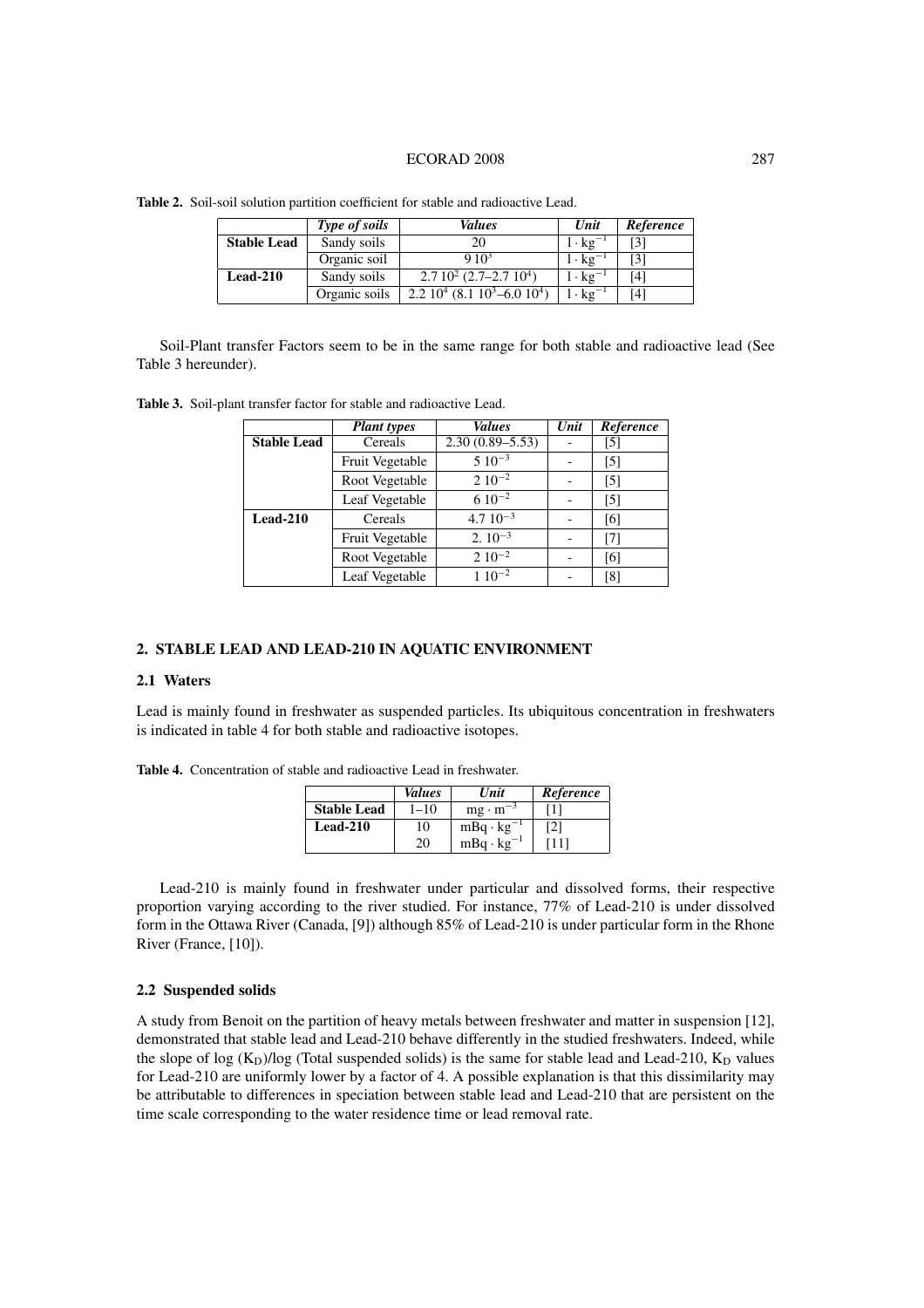### 288 RADIOPROTECTION

# **2.3 Biota**

Some differences may be noted between Concentration Factors (CF) for freshwater animals concerning stable and radioactive lead isotopes: stable lead Concentration Factors seem lower by a factor of 100 (See Table 5 hereunder).

|                    | <b>Type of Biota</b> | <b>Values</b>      | Unit                       | Reference |
|--------------------|----------------------|--------------------|----------------------------|-----------|
| <b>Stable Lead</b> | Fish                 | $100 - 300$        | $1 \cdot \text{kg}^-$      | [6]       |
|                    | Bivalve              | $2,9.10^2$         | $1 \cdot \mathrm{kg}^{-1}$ | [13]      |
|                    | Shrimp               | $2,4.10^2$         | $1 \cdot \text{kg}^{-1}$   | [13]      |
| Lead-210           | Fish                 | $8\;10^3$          | $1 \cdot \text{kg}^{-1}$   | [14]      |
|                    | <b>Bivalve</b>       | 2.310 <sup>4</sup> | $1 \cdot \text{kg}^{-1}$   | [14]      |
|                    | Shrimp               | 1.510 <sup>4</sup> | $1 \cdot \text{kg}^{-1}$   | [14]      |

**Table 5.** Concentration Factors of stable and radioactive Lead in freshwater biota.

# **3. CONCLUSION**

The main conclusion of this synthetic review is that the behaviours of Lead-210 and stable isotopes of lead are quite similar in terrestrial environments. Indeed, in many models, data from stable lead are used to validate the behaviour of Lead-210 [15]. Movements of stable lead and Lead-210 are quite similar in the terrestrial environment. They are found naturally in rocks and soils and also in the atmosphere via natural emanation of Radon-222 for Lead-210 via resuspension due to mining and metallurgical activities for stable and radioactive isotopes of lead. Therefore, they are contaminating terrestrial ecosystems via dry and wet deposition.

On the contrary, some discrepancies are registered between stable and radioactive isotopes of lead in freshwater environments. This seems to be attributable to differences in speciation between stable lead and Lead-210.

### **References**

- [1] INERIS, Le Plomb et ses dérivés. Fiche de données toxicologiques et environnementales des substances chimiques (INERIS, France, ERIS-DRC-01-25590-ETSC-Api/SD-N◦00df257, 2003).
- [2] UNSCEAR, Sources and Effects of Ionizing Radiation. Volume I : Sources. Annex B: Exposures from natural radiation sources (UNSCEAR, Vienna, Austria, 2000) pp. 84–141.
- [3] Sheppard S.C and Sheppard M.E., *Water, Air & Soil Pollution* **57-58** (1991) 79–91.
- [4] Sheppard M.E. and Thibault D.H., *Health Phys*. **59** (1990) 471–482.
- [5] Cobb G.P., Sands K., Waters M., Wixson B.G. and Dorward-King E., *Environ. Toxicol. Chem.* **19** (2000) 600–607.
- [6] AIEA, Handbook of parameter values for radionuclide transfers in temperate environment. Technical Report Series N◦ 364 (AIEA, Vienna, Austria, 1994).
- [7] Kohler M., Gleisberg B. and Niese S., *Applied Radiation and Isotopes* **53** (2000) 203–208.
- [8] Radhakrishna A.P., Somashekarappa H.M., Narayana Y. and Siddappa K., *J. Environ. Radioactivity* **30** (1996) 31–54.
- [9] Joshi S.R., McRea R.C., Shukla B.S. and Roy J.C., *Water Air Poll.* **59** (1991) 311–320.
- [10] Dominik J., Burrus D., and Vernet J.P., *Earth Planet. Sci. Lett.* **84** (1987) 165–180.
- [11] Noshkin V.E., Robison W.L. and Wong K.M., *The Science of Total Environment* **155** (1994) 87–104.